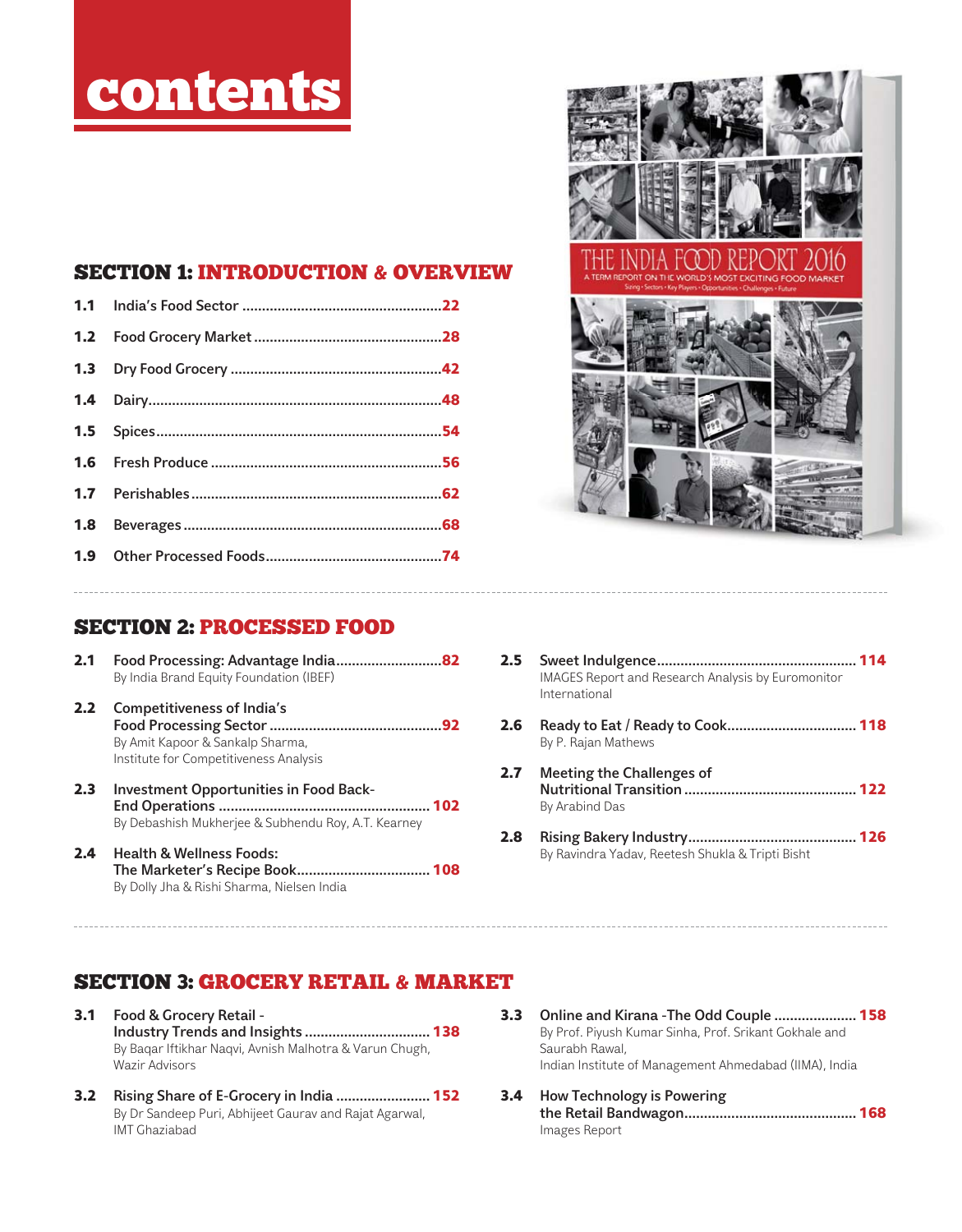#### SECTION 4: F&G RETAILERS

# SECTION 5: TRENDS IN CONSUMPTION

- 5.1 Structural Shift in India's Food Consumption ...... 200 By Mridusmita Bordoloi & Rajesh Shukla People Research on India's Consumer Economy (PRICE)
- 5.2 India's Changing Rural Markets: How FMCG Companies Can Win Over Aspiring Rural Consumers ..................................... 218 By Sanjay Dawar & Raghuram Devarakonda, Accenture
- 5.3 Why Don't Big Businesses 'get' it? ........................ 226 By Rama Bijapurkar
- 5.4 The Will of Food: Understanding the Food & Beverage Motivations in Modern India................. 232 By Soumya Mukhopadhyay, Ranjana Gupta & Gurpreet Wasi, IMRB International
- 5.5 Why We Buy: Decoding Food Buying Behaviour ......................... 244 By Soumya Mukhopadhyay, Ranjana Gupta & Gurpreet Wasi, IMRB International
- 5.6 Exotic's Place of Pride ............................................ 248 By Tarun Jain & Ravindra Yadav 5.7 The Organic Age ..................................................... 250 By Sunil Kumar 5.8 Tracking the Milky Way .......................................... 254 By Sam Allen, Canadean 5.9 Brewing Success .................................................... 260 By Tarun Jain & Reetesh Shukla 5.10 Nuts about Dry Fruits ............................................ 264 By Ravindra Mehta & Avinash Kant Kumar 5.11 All Things Hot ......................................................... 268 By Sam Allen, Canadean Research

THE IND

FOOD REPORT

2016

#### SECTION 6: FOOD & TECHNOLOGY

- 6.1 The Impatient Consumer, iOT and the Food of Everything ............................. 272 By Harish Bijoor
- 6.2 Disruption in the Food Industry-Rise of Food Tech Startups .................................... 280 By Sachit Bhatia, Troika
- 6.3 Product Recall The Big Challenge for Food Businesses ................ 286 By Charu Khanna, GS1 India
- 6.4 Managing Global Food Chain Risks ....................... 296 By Ajay Kakra, Pwc India
- 6.5 Sustainable and Inclusive Supply Chainsa Key Business Driver for Food Industry ............... 304 By Asitava Sen & Barry Lee, International Finance Corporation (IFC)